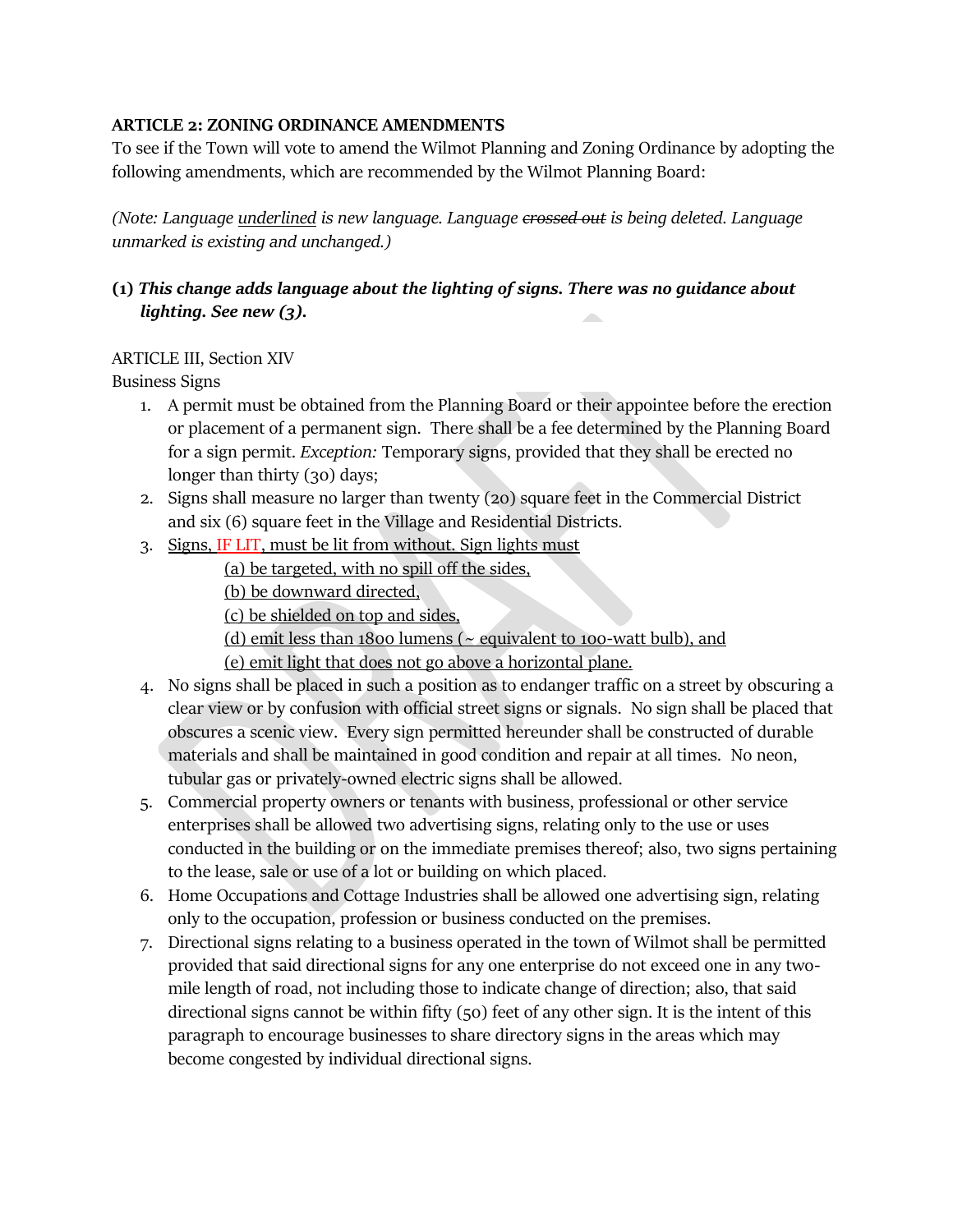- 8. Upon application, the Planning Board or their appointee, may permit, at their discretion and when conditions justify the request, an increase in size by not over 50% of all classes of signs heretofore permitted.
- 9. A discontinued commercial business, home occupation or cottage industry shall remove all its advertising and/or directional signs within sixty (60) days from a close of business.

# **(2)** *This change adds more new language about the lighting of signs. See (4).*

# ARTICLE III, Section XIV

Business Signs

- 1. A permit must be obtained from the Planning Board or their appointee before the erection or placement of a permanent sign. There shall be a fee determined by the Planning Board for a sign permit. *Exception:* Temporary signs, provided that they shall be erected no longer than thirty (30) days;
- 2. Signs shall measure no larger than twenty (20) square feet in the Commercial District and six (6) square feet in the Village and Residential Districts.
- 3. No signs shall be placed in such a position as to endanger traffic on a street by obscuring a clear view or by confusion with official street signs or signals. No sign shall be placed that obscures a scenic view. Every sign permitted hereunder shall be constructed of durable materials and shall be maintained in good condition and repair at all times. No neon, tubular gas or privately-owned electric signs shall be allowed.
- 4. Commercial property owners or tenants with business, professional or other service enterprises shall be allowed two advertising signs, relating only to the use or uses conducted in the building or on the immediate premises thereof; also, two signs pertaining to the lease, sale or use of a lot or building on which placed. If two signs are erected, then only one of them may be lit.
- 5. Home Occupations and Cottage Industries shall be allowed one advertising sign, relating only to the occupation, profession or business conducted on the premises.
- 6. Directional signs relating to a business operated in the town of Wilmot shall be permitted provided that said directional signs for any one enterprise do not exceed one in any twomile length of road, not including those to indicate change of direction; also, that said directional signs cannot be within fifty (50) feet of any other sign. It is the intent of this paragraph to encourage businesses to share directory signs in the areas which may become congested by individual directional signs.
- 7. Upon application, the Planning Board or their appointee, may permit, at their discretion and when conditions justify the request, an increase in size by not over 50% of all classes of signs heretofore permitted.
- 8. A discontinued commercial business, home occupation or cottage industry shall remove all its advertising and/or directional signs within sixty (60) days from a close of business.

# **(3)** *This change eliminates a clause in the sign ordinance that gave the planning board the option of giving permission to an applicant to make a sign larger than permitted elsewhere in the ordinance.*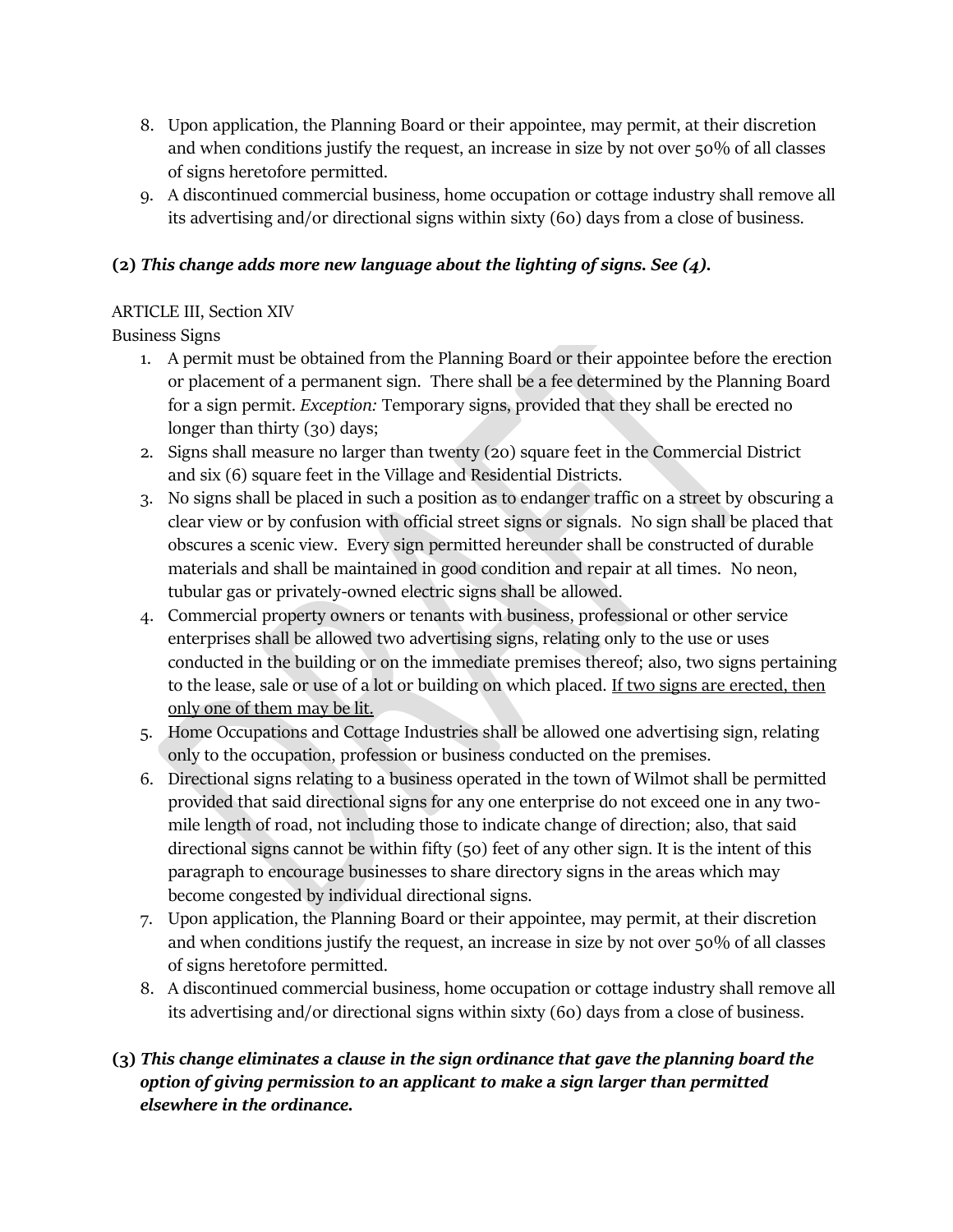#### ARTICLE IV, Section XIV, Business Signs

7. Upon application, the Planning Board or their appointee, may permit, at their discretion and when conditions justify the request, an increase in size by not over 50% of all classes of signs heretofore permitted.

# **(4)** *This change was made to simplify the measurement of the height of a building constructed on a slope. It replaces an earlier attempt to do this and eliminates THE LOWER HALF OF THE DRAWING IN paragraph (d).*

ARTICLE IV, Section II, Foundations and Height

b. The allowable height of any structure or building shall not exceed 35 feet above finish grade, MEASURED AT THE HIGHEST ELEVATION, UNLESS APPROVED BY THE FIRE DEPARTMENT*.* If the building is constructed on a slope, then the tallest side (measured to the peak of the roof) may not exceed 35 feet.

#### …

…

### d. The following drawing IS for clarification (of [b]):



*The above drawing is no longer needed and will be omitted.*

**(5)** *This change moves all language that refers to Class VI roads to one place in the ordinance, Article III, Section XVI AND MAKES THAT LANGUAGE MORE SPECIFIC.*

ARTICLE IV, Section VIII, Lots on Class VI Roads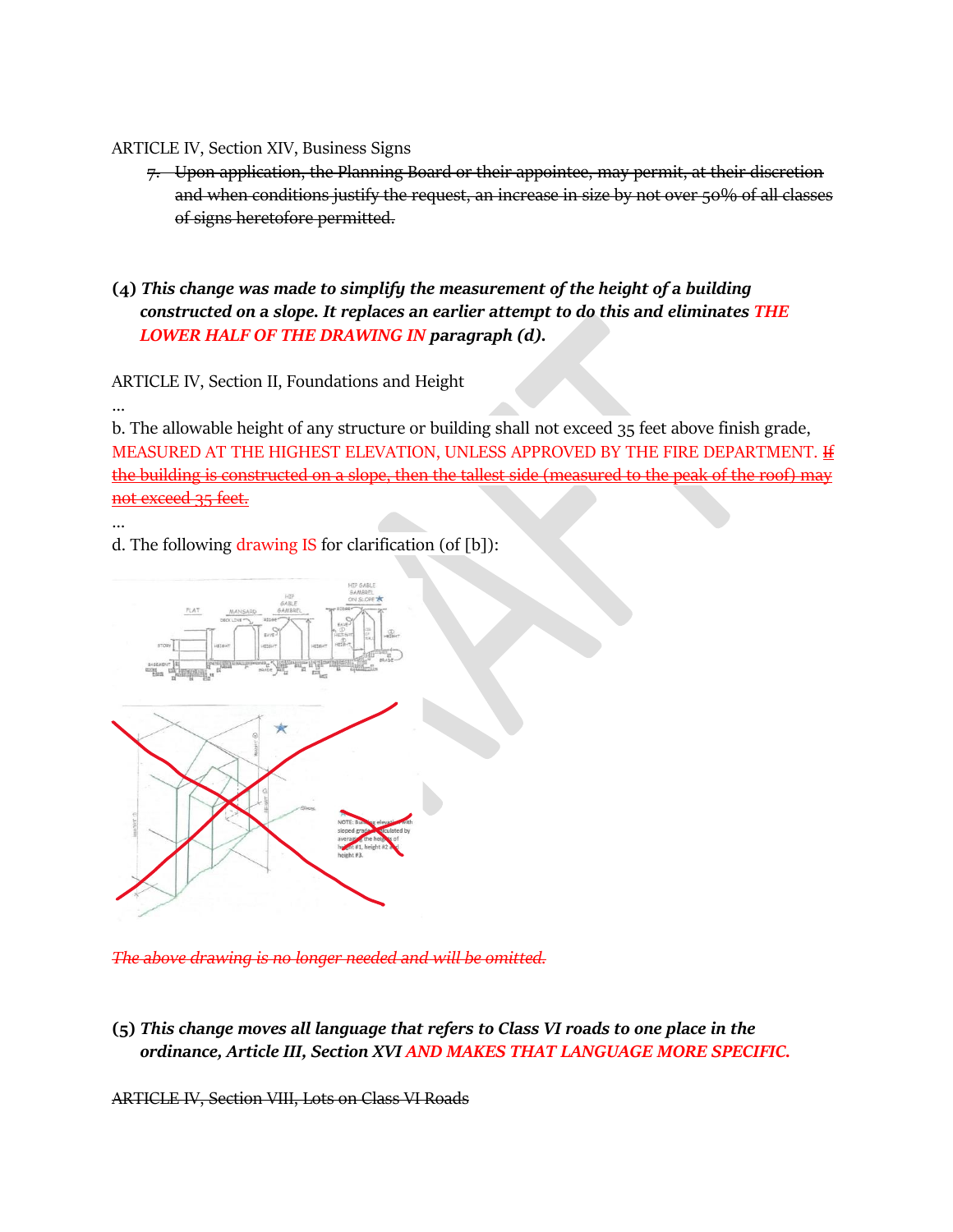Subsequent to March 9, 2010, all lots on Class VI roads will require upgrade of the road prior to the issuance of a certificate of zoning compliance.

### ARTICLE III, Section XVI

Building on Class VI Highways

A building lot bordering on a Class VI highway, as defined in the New Hampshire Revised Statutes Annotated 229:5; or on a right-of-way shown on a subdivision or plat approved by the Planning Board, may be permitted provided that:

- 1. The Selectmen, after review and comment by the Planning Board, vote to authorize such permit with the condition that the Town neither assumes responsibility for maintenance of any portion of said public way or highway, nor liability for any damages resulting from the use thereof, and
- 2. The applicant, prior to the issuance of a certificate of zoning compliance, produces evidence that appropriate notice of the limits of municipal responsibility and liability has been recorded in the county registry of deeds.
- 3. Subsequent to March 9, 2010, all DEVELOPMENT ON ANY lot on A Class VI road will require upgrade of the road TO CLASS V SPECIFICATIONS prior to the issuance of a certificate of zoning compliance.

# **(6)** *This change updates the law that authorizes the appointment of the Zoning Board of Adjustment.*

ARTICLE IX, BOARD OF ADJUSTMENT

Section I, Duty

In accordance with [New Hampshire Revised Statutes Annotated, 1955 Chapter 31:66-89, as](http://www.gencourt.state.nh.us/rsa/html/LXIV/673/673-3.htm)  [amended,](http://www.gencourt.state.nh.us/rsa/html/LXIV/673/673-3.htm) the Board of Selectmen shall provide for appointment of the Board of Adjustment.

### ARTICLE IX, BOARD OF ADJUSTMENT

Section I, Duty

In accordance with [New Hampshire Revised Statutes Annotated](http://www.gencourt.state.nh.us/rsa/html/LXIV/673/673-3.htm) *(RSA), 673:3, I-III-a*, as amended, the Board of Selectmen shall provide for appointment of the Board of Adjustment.

# **(7)** *This change makes an addition to the definition of "family."*

# ARTICLE XIII, Definitions

Family

An individual; or two or more persons related by blood, marriage, civil union, or adoption; or not more than three (3) persons who are not related by blood, marriage, civil union, or adoption occupying a dwelling unit as an individual housekeeping organization.